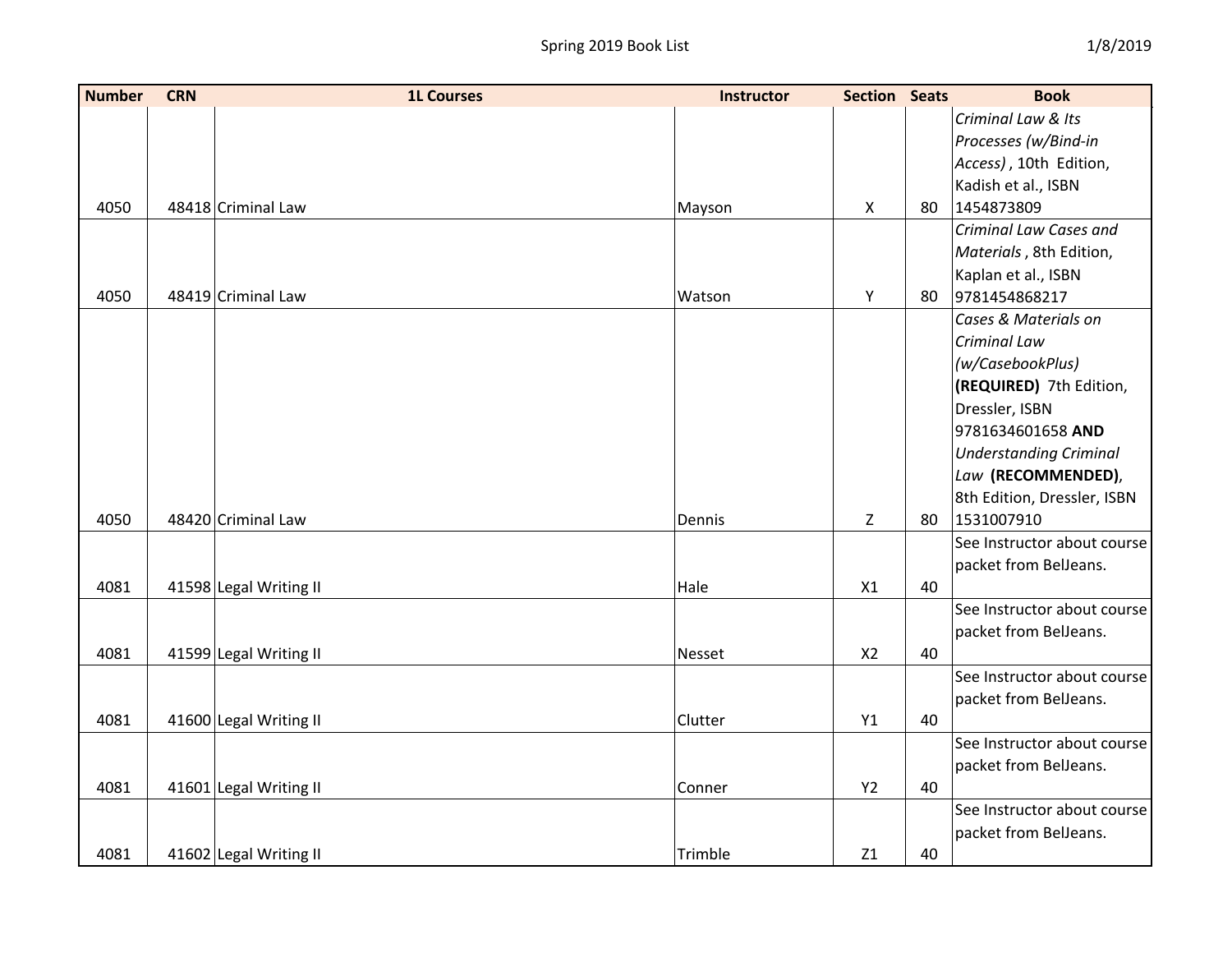|               |            |                                            |                   |                |                   | See Instructor about course |
|---------------|------------|--------------------------------------------|-------------------|----------------|-------------------|-----------------------------|
|               |            |                                            |                   |                |                   | packet from BelJeans.       |
| 4081          |            | 41603 Legal Writing II                     | Mangan            | Z <sub>2</sub> | 40                |                             |
|               |            |                                            |                   |                |                   | Property: Concise Edition,  |
|               |            |                                            |                   |                |                   | Dukeminier et al., ISBN     |
|               |            |                                            |                   |                |                   | 9781454830726 NOTE:         |
|               |            |                                            |                   |                |                   | Use 1st Concise Edition.    |
|               |            |                                            |                   |                |                   | DO NOT get the 2nd          |
| 4090          |            | 28108 Property                             | <b>Beck</b>       | $\mathsf{X}$   | 80                | <b>Concise Edition.</b>     |
|               |            |                                            |                   |                |                   | Property: Cases and         |
|               |            |                                            |                   |                |                   | Materials, 3rd Edition,     |
|               |            |                                            |                   |                |                   | Smith et al., ISBN          |
| 4090          |            | 28112 Property                             | Milot             | Υ              | 80                | 9781454825043               |
| 4090          |            | 39589 Property                             | Turner            | Z              | 80                | No Text Required            |
|               |            |                                            |                   |                |                   | <b>Constitutional Law</b>   |
|               |            |                                            |                   |                |                   | (Casebook)(w/Bind-In        |
|               |            |                                            |                   |                |                   | Access), 7th Edition, Stone |
|               |            |                                            |                   |                |                   | et al., ISBN 9781454817574  |
| 4180          |            | 28124 Constitutional Law I                 | Amann             | X              | 80                |                             |
|               |            |                                            |                   |                |                   | Constitutional Law; 5th     |
|               |            |                                            |                   |                |                   | Edition; Chemerinsky, ISBN  |
| 4180          |            | 28125 Constitutional Law I                 | West              | Y              | 80                | 9781454876472               |
|               |            |                                            |                   |                |                   | The Constitution of the     |
|               |            |                                            |                   |                |                   | United States, 3rd Edition, |
|               |            |                                            |                   |                |                   | Paulsen et al., ISBN        |
| 4180          |            | 39590 Constitutional Law I                 | Chapman           | $\overline{z}$ | 80                | 9781634599382               |
| <b>Number</b> | <b>CRN</b> | <b>Upper Level Courses</b>                 | <b>Instructor</b> | <b>Section</b> | <b>Seats Book</b> |                             |
| 4085          |            | 28106 Advanced Legal Research              | Burnett / Taylor  | A              | 20                | No Text Required            |
| 4085          |            | 28107 Advanced Legal Research              | Watson / Wolfson  | B              | 20                | No Text Required            |
| 4086          |            | 48347 Technology Skills for Legal Practice | Tubinis / Cahill  | Α              | 20                | No Text Required            |
| 4087          |            | 36834 Business Law Research                | Striepe           | Α              | 20                | No Text Required            |
| 4088          |            | 48348 Writing for Judicial Clerkships      | Clutter           | Α              | 20                | No Text Required            |
| 4089          |            | 43907 Georgia Legal Research               | Cahill            | Α              | 20                | No Text Required            |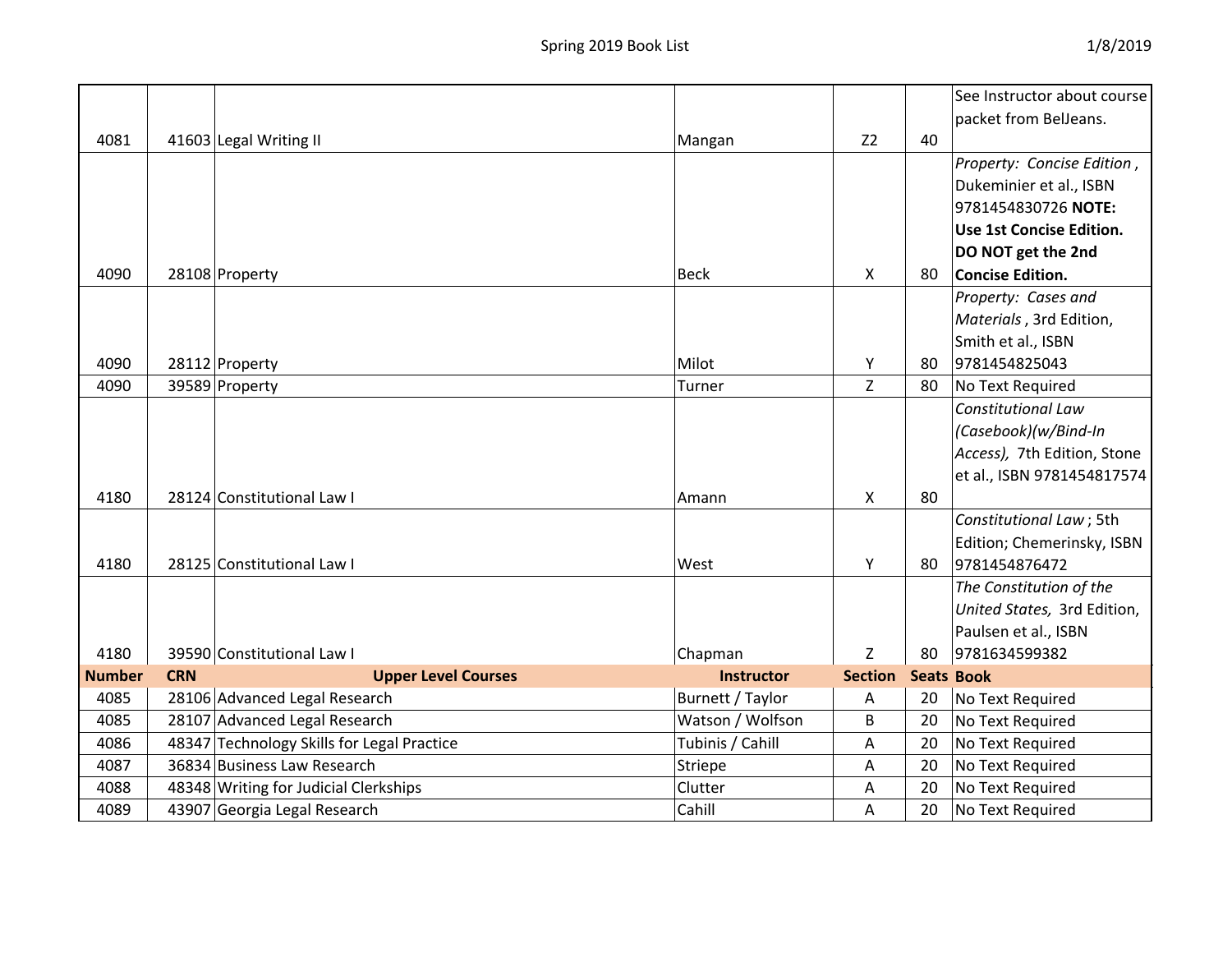|      |                                             |           |   |    | <b>Cases and Materials on</b>    |
|------|---------------------------------------------|-----------|---|----|----------------------------------|
|      |                                             |           |   |    | Torts ; Epstein et al; 11th      |
|      |                                             |           |   |    | Edition; ISBN                    |
| 4135 | 48350 Torts II                              | Wells     | Α | 80 | 9781454868255                    |
| 4198 | 48352 Constitutional Law: The War on Terror | Chapman   | A | 20 | No Text Required                 |
| 4199 | 43914 Modern American Legal Theory          | Turner    | A | 20 | No Text Required                 |
|      |                                             |           |   |    | <b>Business Associations,</b>    |
|      |                                             |           |   |    | <b>Cases and Materials on</b>    |
|      |                                             |           |   |    | Agency, Partnerships, LLCs,      |
|      |                                             |           |   |    | and Corporations, 10th           |
|      |                                             |           |   |    | Edition, Klein et al., ISBN      |
|      |                                             |           |   |    | 1683285220 AND Business          |
|      |                                             |           |   |    | Associations (2018 Statutes      |
|      |                                             |           |   |    | & Rules), Klein et al., ISBN     |
|      |                                             |           |   |    | 1640209247 (Note:                |
|      |                                             |           |   |    | Students can purchase the        |
|      |                                             |           |   |    | 2017 edition of the              |
|      |                                             |           |   |    | supplement)                      |
| 4210 | 28129 Corporations                          | Rodrigues | A | 80 |                                  |
|      |                                             |           |   |    | Getting to Yes, 3rd Ed., Fisher, |
|      |                                             |           |   |    | ISBN 9780143118756 AND           |
|      |                                             |           |   |    | Bargaining for Advantage,        |
|      |                                             |           |   |    | 2nd Ed., Shell, ISBN             |
| 4211 | 28130 Business Negotiations                 | Morgan    | Α | 20 | 9780143036975                    |
|      |                                             |           |   |    | Evidence (Casebook), 3rd         |
|      |                                             |           |   |    | Edition, Fisher, ISBN            |
|      |                                             |           |   |    | 9781609300609 AND                |
|      |                                             |           |   |    | <b>Federal Rules of Evidence</b> |
|      |                                             |           |   |    | 2018-2019 Statutory &            |
|      |                                             |           |   |    | Case Supplement to               |
|      |                                             |           |   |    | Fisher's Evidence, 4th           |
|      |                                             |           |   |    |                                  |
|      |                                             |           |   |    | Edition, Fisher, ISBN            |
|      |                                             |           |   |    | 9781640209398                    |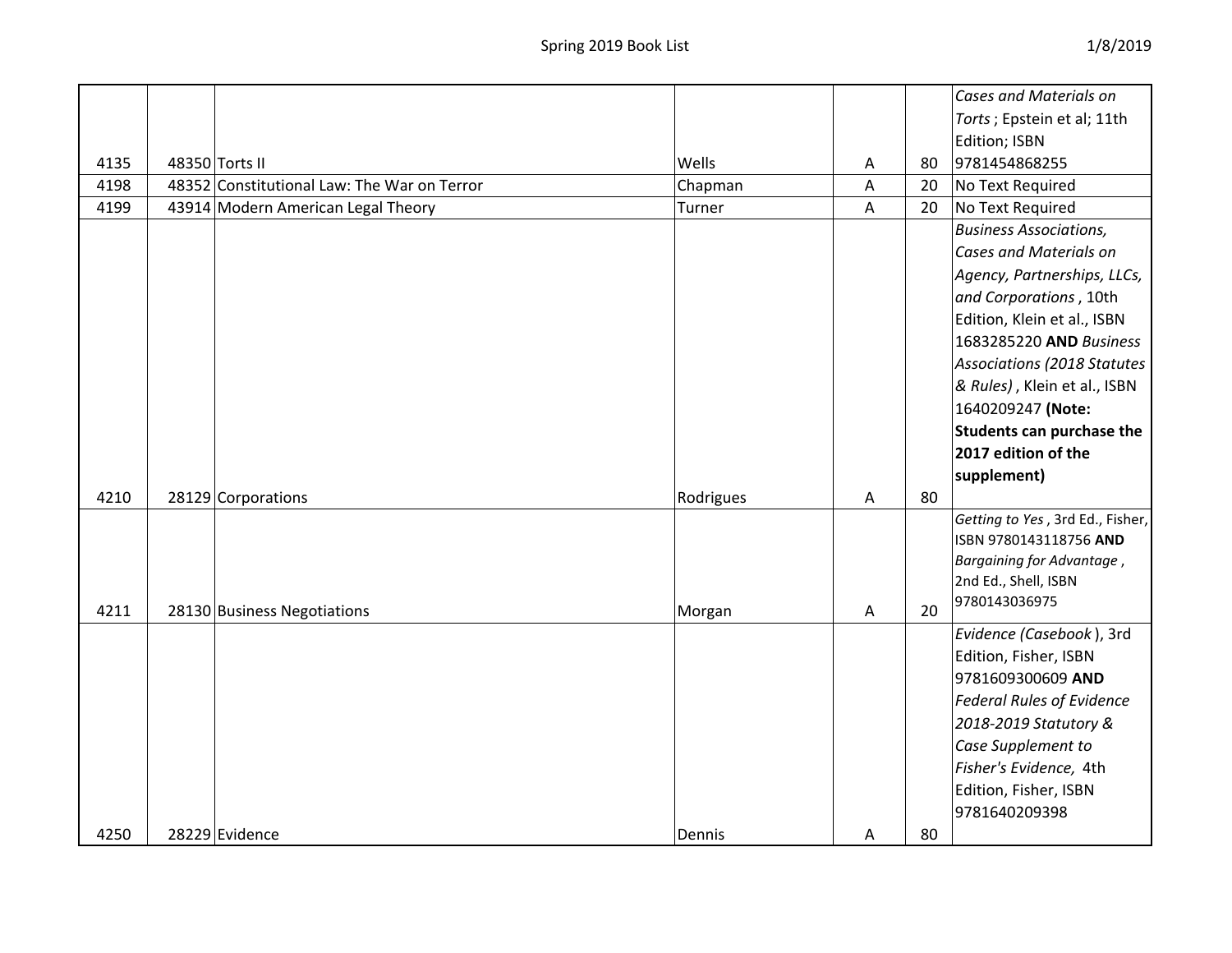|       |                                       |                |   | Evidence Law and Practice,    |
|-------|---------------------------------------|----------------|---|-------------------------------|
|       |                                       |                |   | 7th Edition, Friedland et al, |
|       |                                       |                |   | ISBN 9781531011833            |
| 4250E | 43968 Evidence                        | Scherr         | A | 60                            |
| 4277  | 48353 Criminal Justice Reform         | Mayson         | A | 18<br>No Text Required        |
|       |                                       |                |   | Wills, Trusts, & Estates      |
|       |                                       |                |   | (casebook), 9th Edition,      |
|       |                                       |                |   | Dukeminier, ISBN              |
| 4280  | 28232 Trusts and Estates I            | Hall           | A | 9781454824572<br>80           |
|       |                                       |                |   | Legal Profession,             |
|       |                                       |                |   | Southworth, ISBN              |
| 4300  | 28565 The Law and Ethics of Lawyering | Hall           | A | 9781628101720<br>80           |
|       |                                       |                |   | <b>Regulation of Lawyers:</b> |
|       |                                       |                |   | Problems of Law and           |
|       |                                       |                |   | Ethics, 10th Ed., Gillers,    |
|       |                                       |                |   | ISBN 9781454847342 AND        |
|       |                                       |                |   | The Law Governing Lawers:     |
|       |                                       |                |   | Model Rules, Standards,       |
|       |                                       |                |   | Statutes, and State Lawyer    |
|       |                                       |                |   | Rules of Conduct, 2018-       |
|       |                                       |                |   | 2019 Edition, Martyn, Fox     |
|       |                                       |                |   | & Wndel, ISBN                 |
|       |                                       |                |   | 9781454882404 (NOTE:          |
|       |                                       |                |   | Students can also use the     |
|       |                                       |                |   | 2016-2017 or the 2017-        |
|       |                                       |                |   | 2018 Supplement - The         |
|       |                                       |                |   | <b>Law Governing Lawyers</b>  |
|       |                                       |                |   |                               |
| 4300  | 39725 The Law and Ethics of Lawyering | Brown          | B | 80                            |
|       |                                       |                |   | Administrative Law, 4th       |
|       |                                       |                |   | Edition, Rogers et al., ISBN  |
| 4320  | 36904 Administrative Law              | <b>Barnett</b> | A | 9781454878780<br>80           |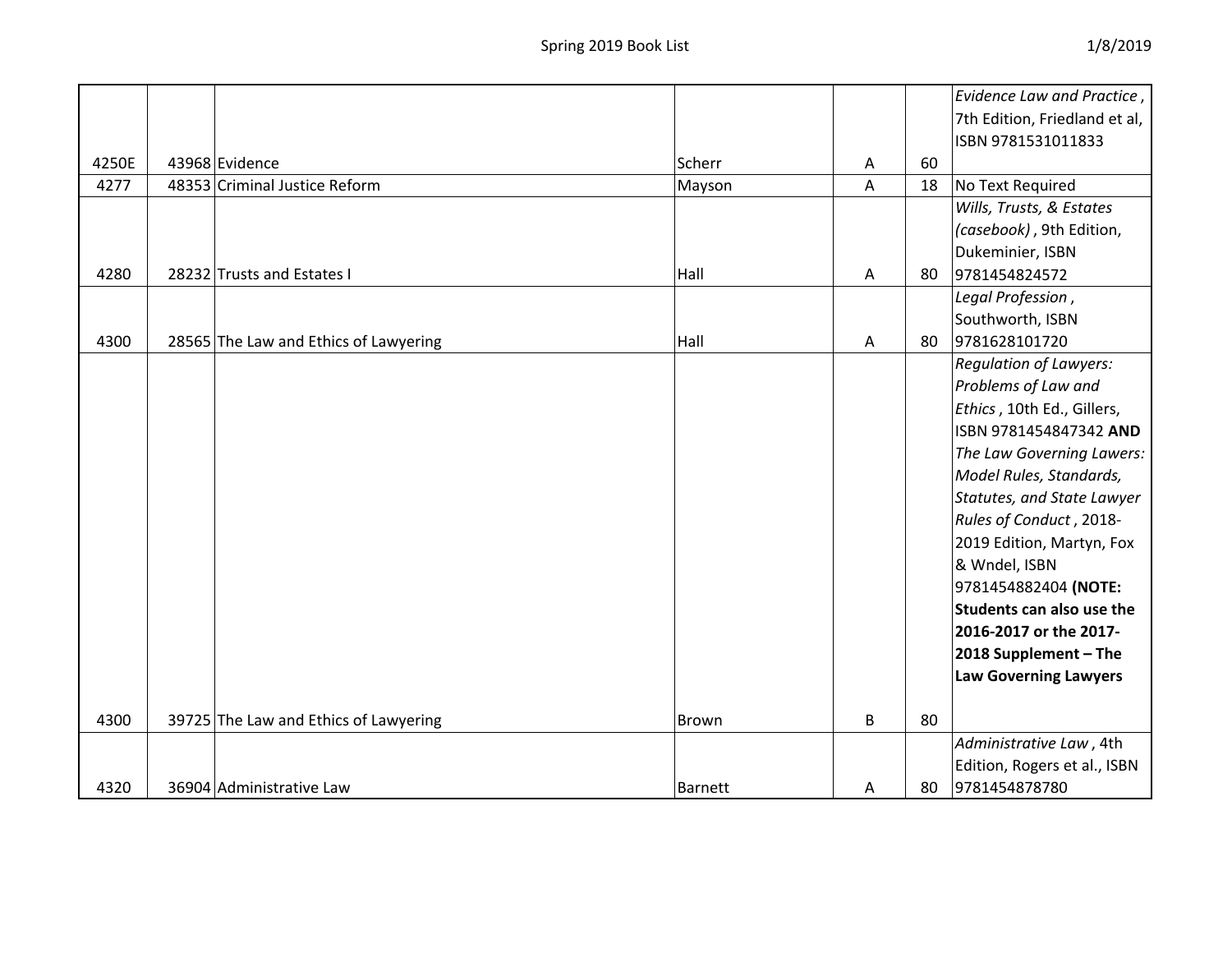|      |                                          |                 |   |    | Antitrust Law & Trade            |
|------|------------------------------------------|-----------------|---|----|----------------------------------|
|      |                                          |                 |   |    | Regulation: Cases and            |
|      |                                          |                 |   |    | Materials, 7th Edition,          |
|      |                                          |                 |   |    | Melamed et al., ISBN             |
| 4340 | 48354 Antitrust Law                      | Miller          | A | 80 | 9781634595049                    |
|      |                                          |                 |   |    | <b>Bankruptcy and Article 9:</b> |
|      |                                          |                 |   |    | 2018 Statutory                   |
|      |                                          |                 |   |    | Supplement, Warren, ISBN         |
| 4363 | 45997 Bankruptcy Practice Seminar        | Simon           | A | 20 | 9781454894599                    |
|      |                                          |                 |   |    | <b>Essential Concepts of</b>     |
|      |                                          |                 |   |    | Business for Lawyers, Rhee,      |
|      |                                          |                 |   |    | ISBN 9781454813194               |
| 4384 | 44833 Accounting and Finance for Lawyers | Chapman / Kelly | A | 24 |                                  |
| 4400 | 44047 Comparative Corporate Law          | <b>Bruner</b>   | A | 12 | No Text Required                 |
|      |                                          |                 |   |    | Copyright Law, Joyce et al.,     |
|      |                                          |                 |   |    | 10th Edition, ISBN               |
| 4430 | 36912 Copyright Law                      | Shipley         | A | 20 | 9781632847874                    |
|      |                                          |                 |   |    | <b>American Criminal</b>         |
|      |                                          |                 |   |    | Procedure, 11th Edition,         |
|      |                                          |                 |   |    | Saltzburg, ISBN                  |
| 4460 | 28571 Criminal Procedure I               | J. Cook         | A | 80 | 9781683289883                    |
|      |                                          |                 |   |    | Criminal Procedure,              |
|      |                                          |                 |   |    | Prosecuting Crimes, 6th          |
|      |                                          |                 |   |    | Edition, Dressler, ISBN          |
| 4470 | 48355 Criminal Procedure II              | J. Cook         | A | 80 | 9781634603287                    |
|      |                                          |                 |   |    | Modern American                  |
|      |                                          |                 |   |    | Remedies: Cases and              |
|      |                                          |                 |   |    | Materials, Concise 5th           |
|      |                                          |                 |   |    | Edition, Laycock and Hasen,      |
|      |                                          |                 |   |    | ISBN 9781454891260               |
| 4550 | 48356 Remedies                           | Shipley         | Α | 80 |                                  |
|      |                                          |                 |   |    | <b>Cases and Materials on</b>    |
|      |                                          |                 |   |    | Federal Courts; Wells et al.,    |
|      |                                          |                 |   |    | 3rd Edition; ISBN                |
| 4570 | 28577 Federal Courts                     | Wells           | A | 80 | 9781628100341                    |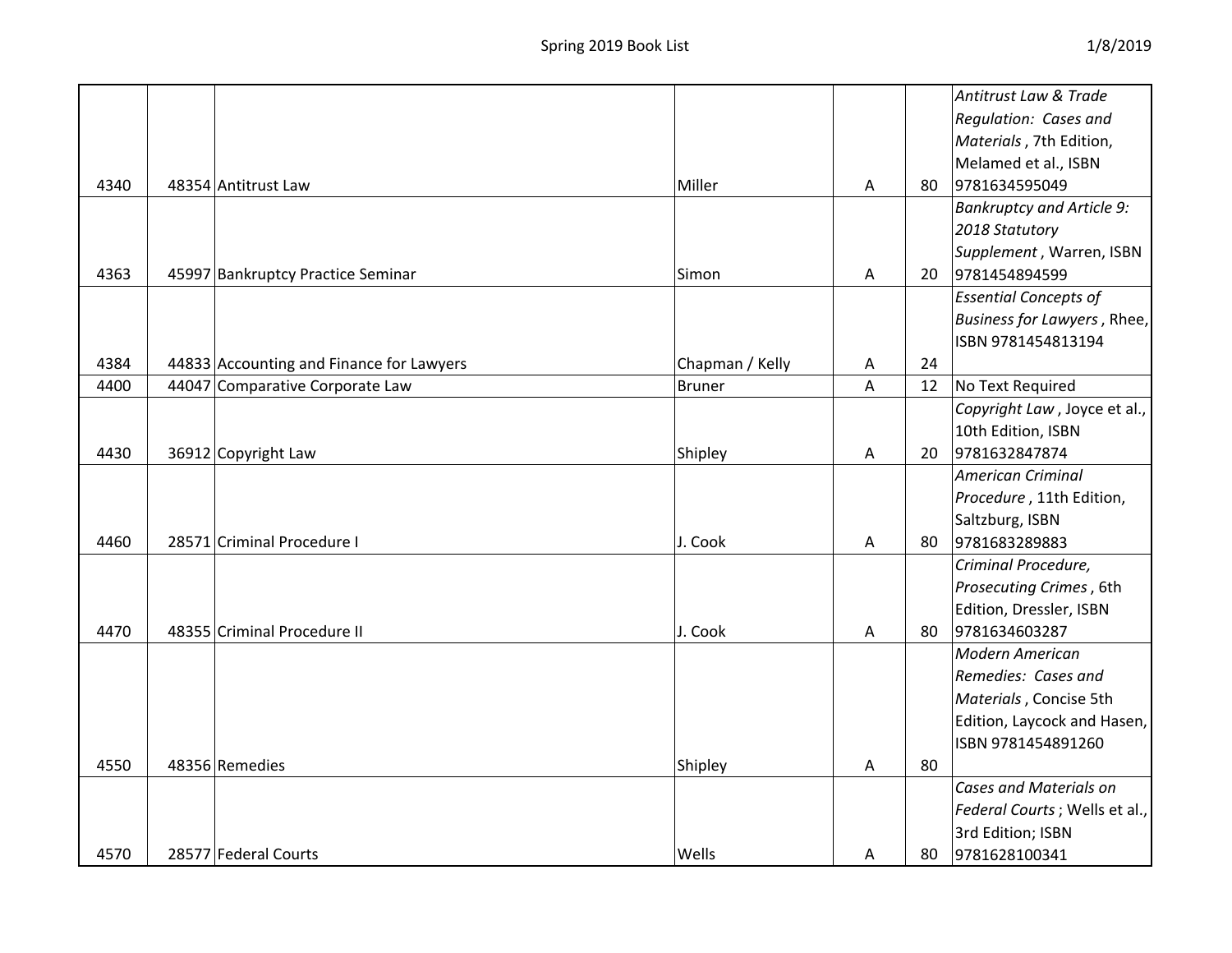|      |                                                                |                   |   |    | The Federalist Papers,              |
|------|----------------------------------------------------------------|-------------------|---|----|-------------------------------------|
|      |                                                                |                   |   |    | Cooke, ISBN                         |
| 4573 | 48357 The Federalists Papers                                   | Coenen            | Α | 12 | 9780819560773                       |
| 4581 | 45698 Select Topics in Judicature: Sentencing                  | Corrigan/ J. Cook | A | 30 | No Text Required                    |
|      |                                                                |                   |   |    | Readings will come from             |
|      |                                                                |                   |   |    | the 8 <sup>th</sup> edition of your |
|      |                                                                |                   |   |    | Evidence text (published by         |
|      | Select Topics in Judicature: Dynamic Trial Evidence: The Law & |                   |   |    | Carolina Press) as well as          |
|      | Tactics of Cross-Examination, Experts and Hearsay Law &        |                   |   |    | some handouts.                      |
| 4581 | 48414 Strategy                                                 | Peterson/Carlson  | B | 20 |                                     |
|      |                                                                |                   |   |    | <b>Fundamentals of Corporate</b>    |
|      |                                                                |                   |   |    | Taxation, 9th Edition,              |
|      |                                                                |                   |   |    | Schwarz & Lathrope, ISBN            |
|      |                                                                |                   |   |    | 9781634596022 AND                   |
|      |                                                                |                   |   |    | Federal Income Tax Code &           |
|      |                                                                |                   |   |    | <b>Regulations Selected</b>         |
|      |                                                                |                   |   |    | Sections, 2018-2019                 |
|      |                                                                |                   |   |    | Edition, Dickinson, ISBN            |
|      |                                                                |                   |   |    | 9780808050124 (NOTE: If             |
|      |                                                                |                   |   |    | you are taking both                 |
|      |                                                                |                   |   |    | <b>Corporate Tax and</b>            |
|      |                                                                |                   |   |    | Partnership Tax, there is a         |
|      |                                                                |                   |   |    | combined textbook you               |
|      |                                                                |                   |   |    | can purchase,                       |
|      |                                                                |                   |   |    | <b>Fundamentals of Business</b>     |
|      |                                                                |                   |   |    | <b>Enterprise Taxation, 6th</b>     |
|      |                                                                |                   |   |    | Ed., Schwarz et al., ISBN           |
|      |                                                                |                   |   |    | 9781634596039)                      |
|      |                                                                |                   |   |    |                                     |
| 4600 | 45998 Corporate Tax                                            | Polsky            | A | 40 |                                     |
|      |                                                                |                   |   |    | Materials will be available         |
| 4620 | 28580 Georgia Practice and Procedure                           | Brown             | A | 80 | at Bel Jeans.                       |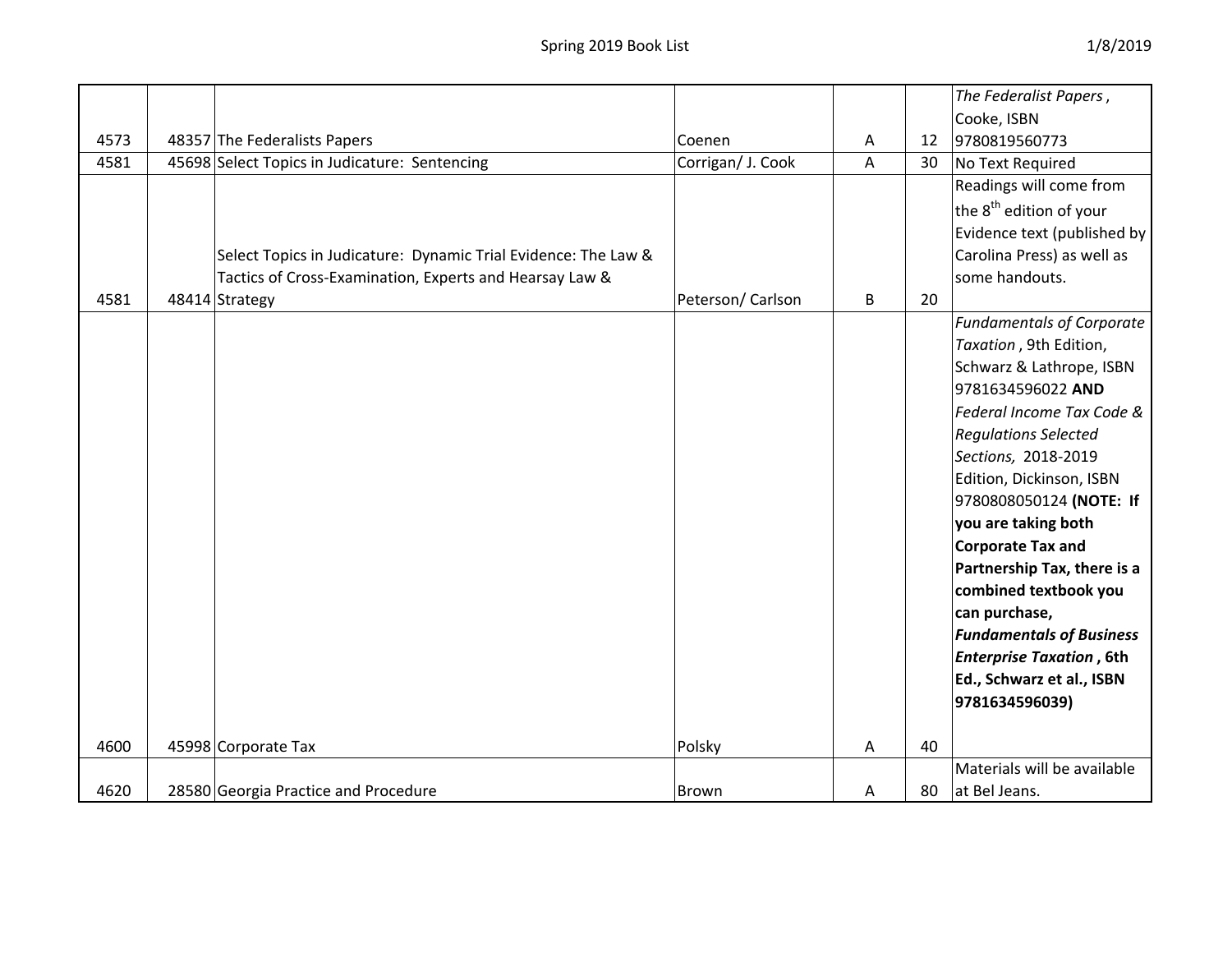|      |                                         |                |   |    | Insurance Law, 6th Edition,                  |
|------|-----------------------------------------|----------------|---|----|----------------------------------------------|
|      |                                         |                |   |    | Abraham et al., ISBN                         |
| 4630 | 48361 Insurance Law                     | Watkins        | A | 24 | 9781609304010                                |
|      |                                         |                |   |    | International Law, 4th                       |
|      |                                         |                |   |    | Edition, Dunoff et al., ISBN                 |
| 4640 | 36833 Public International Law          | Amann          | A | 80 | 9781454849513                                |
|      |                                         |                |   |    | Nita International                           |
|      |                                         |                |   |    | <b>Commercial Arbitration</b>                |
|      |                                         |                |   |    | Advocacy: A Practioner's                     |
|      |                                         |                |   |    | Guide for American                           |
|      |                                         |                |   |    | Lawyers (2011), 1. Cooley,                   |
|      |                                         |                |   |    | Heard & Walker, ISBN                         |
|      |                                         |                |   |    | 9781601560810 AND                            |
|      |                                         |                |   |    | Instructors will tell you                    |
|      |                                         |                |   |    | about additional e-texts                     |
|      |                                         |                |   |    | required on first day of                     |
|      |                                         |                |   |    | class.                                       |
| 4720 | 36915 International Arbitration         | Silbert / King | A | 20 |                                              |
|      |                                         |                |   |    | Is Killing Wrong? Cooney,                    |
|      |                                         |                |   |    | ISBN 9780813928265 AND                       |
| 4820 | 28593 Sociology of Law                  | Cooney         | А | 35 | Sociological Justice, Black,                 |
|      |                                         |                |   |    | ISBN 9780195085587<br>Cases and Materials on |
|      |                                         |                |   |    | Sexuality, Gender Identity,                  |
|      |                                         |                |   |    | and the Law; Ball et al., 6th                |
|      |                                         |                |   |    | Edition, ISBN                                |
| 4822 | 48362 Sexual Orientation and Gender Law | Bersinger      | A | 80 | 9781634604123                                |
|      |                                         |                |   |    | Legal Drafting, Brody, ISBN                  |
| 4851 | 48363 Document Drafting: Survey         | <b>Nesset</b>  | Α | 20 | 9780735516939                                |
| 4940 | 36923 Franchise Law                     | <b>Barkoff</b> | A | 30 | No Text Required                             |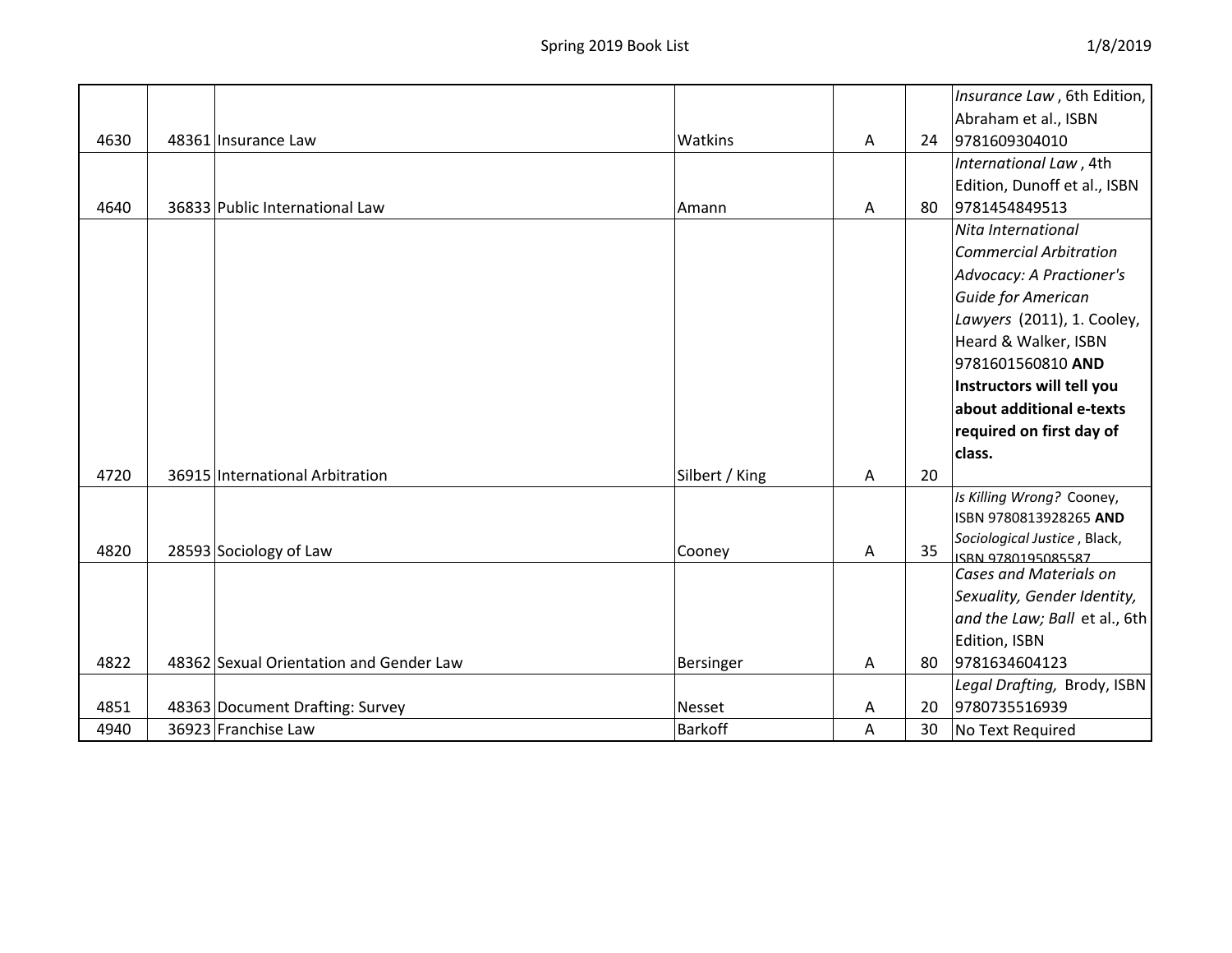|      |             |                                                  |                   |   |    | Secured Transactions: A         |
|------|-------------|--------------------------------------------------|-------------------|---|----|---------------------------------|
|      |             |                                                  |                   |   |    | Systems Approach, 8th           |
|      |             |                                                  |                   |   |    | Edition, LoPucki et al., ISBN   |
|      |             |                                                  |                   |   |    | 9781454857938 AND               |
|      |             |                                                  |                   |   |    | <b>Bankruptcy and Article 9</b> |
|      |             |                                                  |                   |   |    | Statutory Supplement,           |
|      |             |                                                  |                   |   |    | 2018 Edition, Warren, ISBN      |
|      |             |                                                  |                   |   |    | 9781454894599                   |
| 4950 |             | 44071 Secured Transactions                       | Simon             | A | 60 |                                 |
|      |             |                                                  |                   |   |    | Trial Techniques & Trials, 9th  |
|      |             |                                                  |                   |   |    | Ed., Mauet, ISBN 1454822333     |
| 5040 |             | 46111 Trial Practice Seminar                     | <b>Bourroughs</b> | Α | 20 |                                 |
| 5040 |             | 28725 Trial Practice Seminar                     | Mauldin           | B | 20 | No Text Required                |
| 5048 |             | 46025 Child Welfare Mock Trial Simulation Course | Hetherington      | A | 6  | No Text Required                |
|      |             |                                                  |                   |   |    | Intellectual Property Law, 6th  |
|      |             |                                                  |                   |   |    | Ed., Loren, ISBN                |
|      |             |                                                  |                   |   |    | 9781943689057 NOTE: The         |
|      |             |                                                  |                   |   |    | casebook is available in only   |
|      |             |                                                  |                   |   |    | two places: A print-on-         |
|      |             |                                                  |                   |   |    | demand softcover book from      |
|      |             |                                                  |                   |   |    | Amazon.com and a pdf            |
|      |             |                                                  |                   |   |    | electronic book at the          |
|      |             |                                                  |                   |   |    | <b>Semaphore Press website</b>  |
|      |             |                                                  |                   |   |    | www.semaphorepress.com.         |
|      |             |                                                  |                   |   |    | The prices differ so please     |
| 5050 |             | 36599 Intellectual Property Survey               | Miller            | Α | 80 | review both options before      |
| 5085 | 44051 Deals |                                                  | <b>Bruner</b>     | A | 18 | No Text Required                |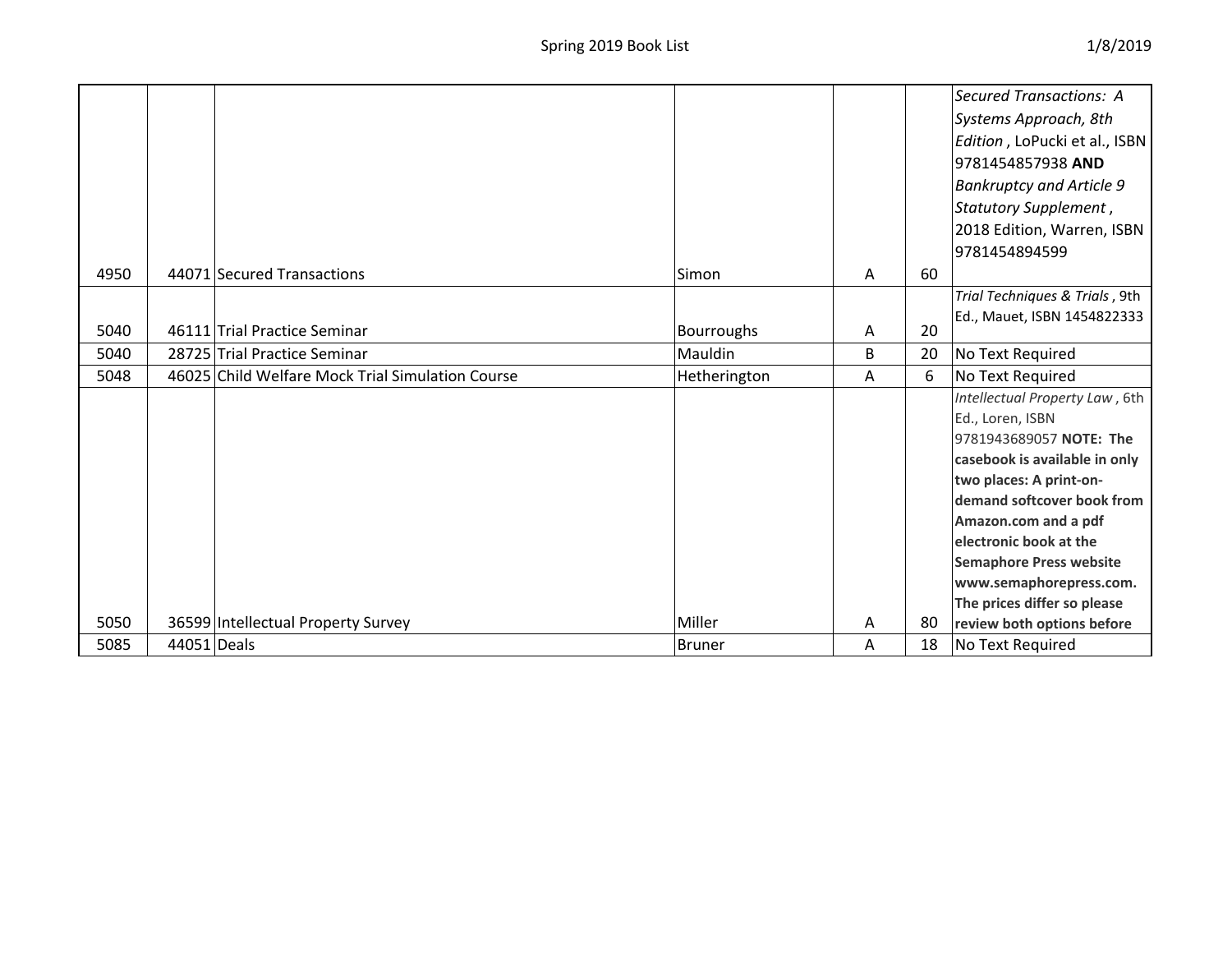|      |                                |         |   |    | Fundamentals of                 |
|------|--------------------------------|---------|---|----|---------------------------------|
|      |                                |         |   |    | Partnership Taxation, 10th      |
|      |                                |         |   |    | Edition, Schwarz et al., ISBN   |
|      |                                |         |   |    | 9781634596015 AND               |
|      |                                |         |   |    | Federal Income Tax Code &       |
|      |                                |         |   |    | <b>Regulations Selected</b>     |
|      |                                |         |   |    | Sections, 2018-2019             |
|      |                                |         |   |    | Edition, Dickinson, ISBN        |
|      |                                |         |   |    | 9780808050124 (NOTE: If         |
|      |                                |         |   |    | you are taking both             |
|      |                                |         |   |    | <b>Corporate Tax and</b>        |
|      |                                |         |   |    | Partnership Tax, there is a     |
|      |                                |         |   |    | combined textbook you           |
|      |                                |         |   |    | can purchase,                   |
|      |                                |         |   |    | <b>Fundamentals of Business</b> |
|      |                                |         |   |    | <b>Enterprise Taxation, 6th</b> |
|      |                                |         |   |    | Ed., Schwarz et al., ISBN       |
|      |                                |         |   |    | 9781634596039)                  |
| 5090 | 44052 Partnership Taxation     | Polsky  | A | 20 |                                 |
|      |                                |         |   |    | Fundamentals of Income          |
|      |                                |         |   |    |                                 |
|      |                                |         |   |    | Taxation, 19th Edition,         |
|      |                                |         |   |    | Freeland, ISBN                  |
|      |                                |         |   |    | 9781640208520 AND               |
|      |                                |         |   |    | Lathrope's Selected Fed Tax     |
|      |                                |         |   |    | Stat & Regul 2019,              |
|      |                                |         |   |    | Lanthrope, ISBN                 |
| 5120 | 46017 Federal Income Tax       | Watson  | Α | 80 | 9781640208179                   |
| 5276 | 48367 Wildlife Law             | French  | A | 20 | No Text Required                |
| 5282 | 50154 Urban Resiliance         | Stuckey | A | 80 | No Text Required                |
|      |                                |         |   |    | International Trade Law,        |
|      |                                |         |   |    | 3rd Edition, Pauwelyn et        |
|      |                                |         |   |    | al., ISBN 9781454873105         |
| 5360 | 48368 International Trade Laws | Cohen   | А | 30 |                                 |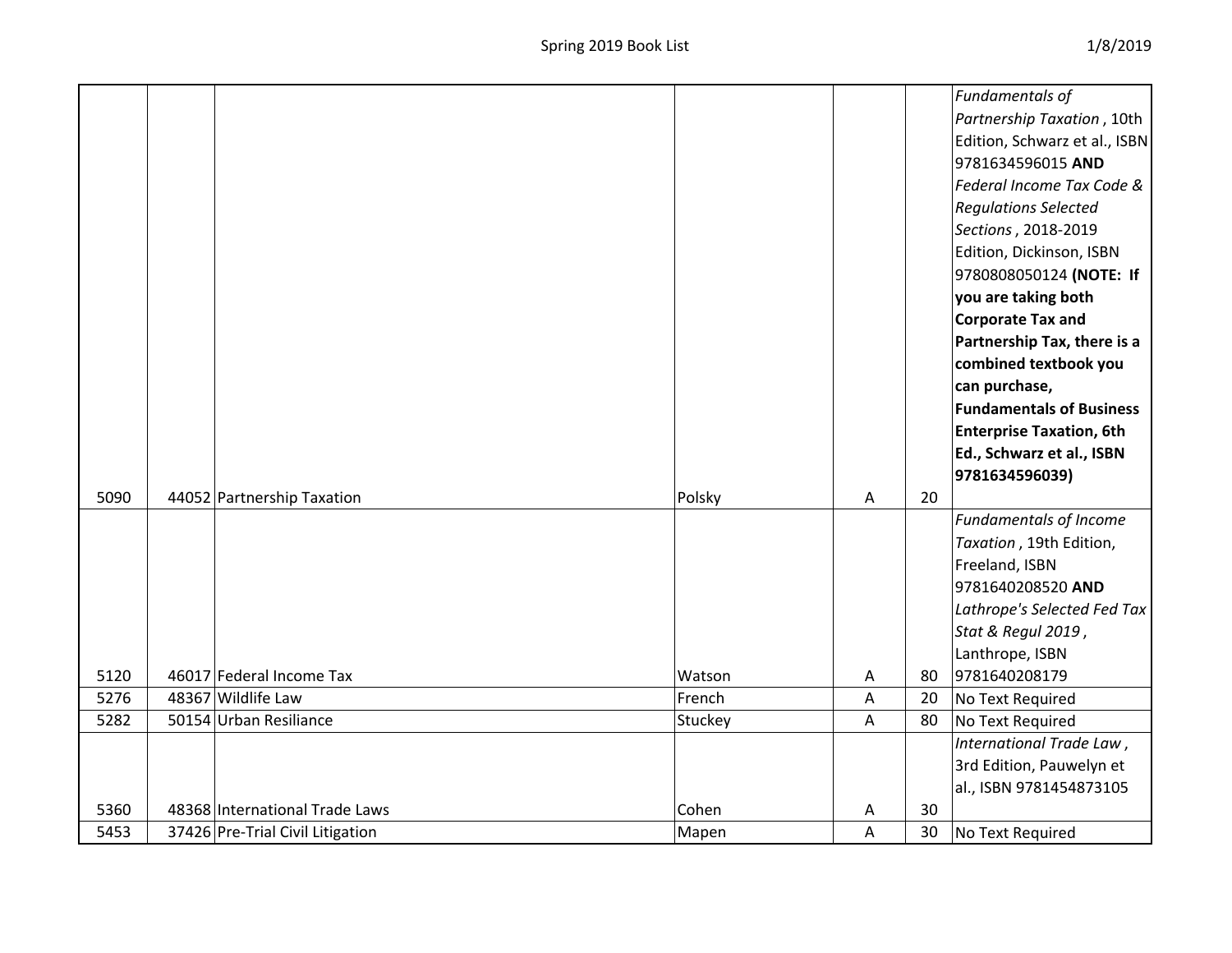|       |                                                       |                  |              |    | Writing for Litigation,     |
|-------|-------------------------------------------------------|------------------|--------------|----|-----------------------------|
|       |                                                       |                  |              |    | Bridges & Schiess, 2011     |
|       |                                                       |                  |              |    | edition, ISBN               |
| 5455  | 48378 Document Drafting: Litigation                   | Trimble          | A            | 20 | 9781454802730               |
|       |                                                       |                  |              |    | Drafting Contracts: How and |
|       |                                                       |                  |              |    | Why Lawyers Do 2nd Ed.,     |
| 5456E |                                                       |                  | A            | 20 | Stark ISBN 9781454829058    |
|       | 44054 Contract Drafting for Startups and New Ventures | <b>Tracy</b>     |              |    | The Law of Class Actions    |
|       |                                                       |                  |              |    |                             |
|       |                                                       |                  |              |    | and Other Aggregate         |
|       |                                                       |                  |              |    | Litigation, 2nd Edition,    |
|       |                                                       |                  |              |    | Nagareda et al., ISBN       |
| 5560  | 48380 Complex Litigation                              | E. Burch         | A            | 48 | 1609302702                  |
|       |                                                       |                  |              |    | Entertainment, Media, and   |
|       |                                                       |                  |              |    | the Law, Text, Cases, and   |
|       |                                                       |                  |              |    | Problems, 5th edition       |
|       |                                                       |                  |              |    | Weiler et al., ISBN         |
|       |                                                       |                  |              |    | 9781634598835 AND           |
|       |                                                       |                  |              |    | Entertainment, Media, and   |
|       |                                                       |                  |              |    | the Law, Text, Cases, and   |
|       |                                                       |                  |              |    | Problems, 2018              |
|       |                                                       |                  |              |    | Supplement, Weiler et al.,  |
|       |                                                       |                  |              |    | ISBN 9781642423969          |
| 5570  | 32667 Entertainment Law                               | Duitsman / McGee | Α            | 18 |                             |
| 5595  | 48402 Representing the State and Its Authorities      | Threlkeld        | B            | 30 | No Text Required            |
| 5595  | 49068 Corporate Litigation                            | Glasscock        | $\mathsf{C}$ | 30 | No Text Required            |
| 5590  | 28747 Med Mal                                         | Cook / Booth     | Α            | 80 | No Text Required            |
|       |                                                       |                  |              |    | Laws of American            |
|       |                                                       |                  |              |    | Healthcare, 2nd Edition,    |
|       |                                                       |                  |              |    | Huberfeld et al., ISBN      |
| 5626  | 48403 The Law of American Healthcare                  | Weeks            | Α            | 80 | 9781454892793               |
|       |                                                       |                  |              |    | Food and Drug Law, 4th      |
|       |                                                       |                  |              |    | Edition, Hutt, ISBN         |
| 5635  | 48405 Food and Drug Law                               | Khan             | Α            | 20 | 9781609301750               |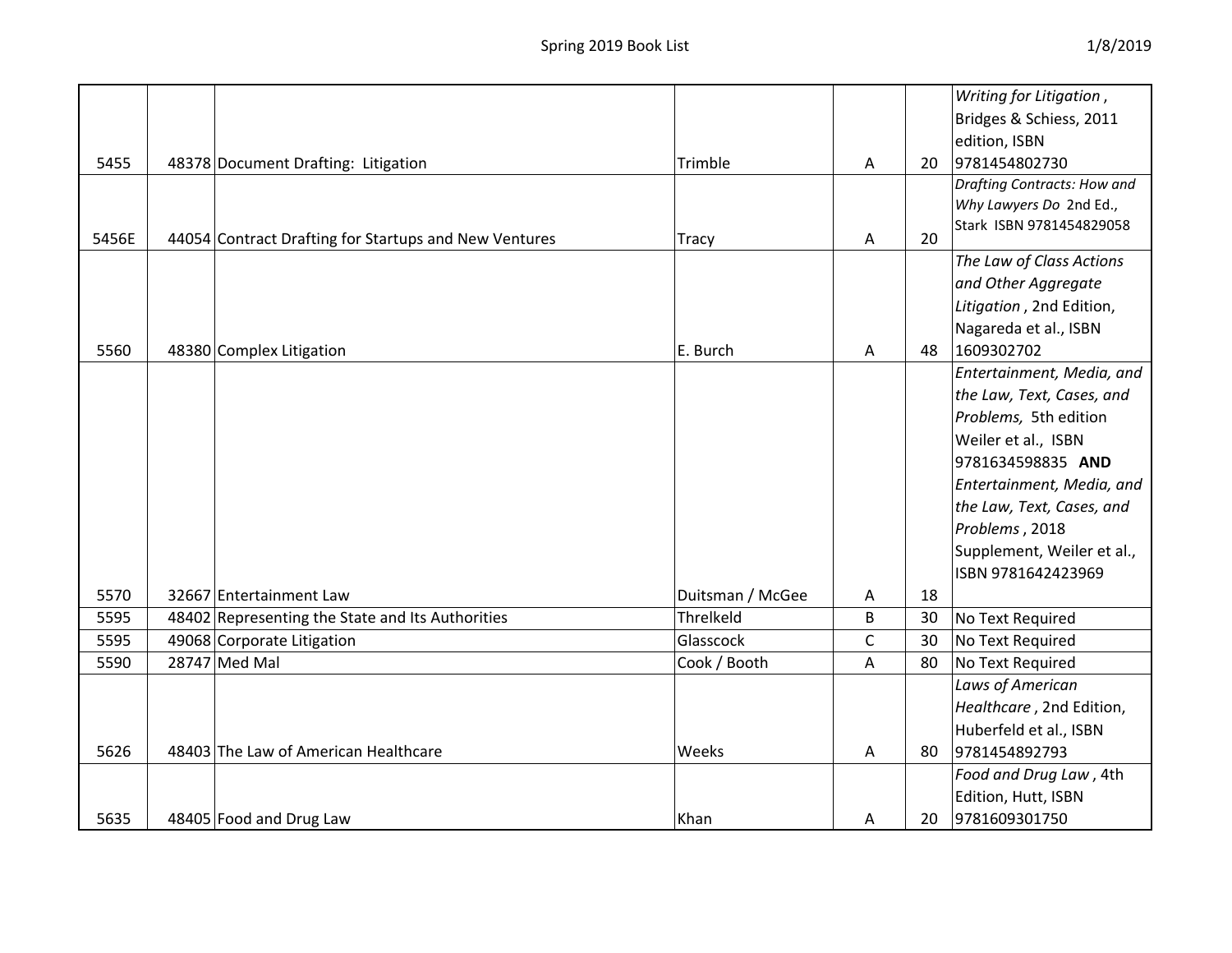|      |                                      |                    |   |    | Employment Law, 8th                              |
|------|--------------------------------------|--------------------|---|----|--------------------------------------------------|
|      |                                      |                    |   |    | Edition, Rothstein et al.,                       |
| 5650 | 48406 Employment Law                 | Johnson            | A | 60 | ISBN 9781609304492                               |
|      |                                      |                    |   |    | The Big Short, Lewis, ISBN                       |
| 5665 | 28745 Business Ethics Seminar        | Morgan / Rodrigues | A | 16 | 9780393338829                                    |
|      |                                      |                    |   |    | <b>International</b>                             |
|      |                                      |                    |   |    | Environmental Law &                              |
|      |                                      |                    |   |    | Policy, 5th Edition, Hunter                      |
|      |                                      |                    |   |    | et al., ISBN 9781609303211                       |
| 5750 | 48408 International Evironmental Law | <b>Durkee</b>      | A | 30 |                                                  |
|      |                                      |                    |   |    | Legal Malpractice Law, 2nd                       |
|      |                                      |                    |   |    | Ed., Fortney, ISBN                               |
| 5760 | 28135 Legal Malpractice              | Lefkowitz          | A | 80 | 9780314287533                                    |
|      |                                      |                    |   |    | Education Law, Policy, and                       |
|      |                                      |                    |   |    | Practice, 3rd Edition,                           |
|      |                                      |                    |   |    | Kaufman, ISBN                                    |
| 5781 | 44107 Education Law                  | Levin              | Α | 30 | 9781454825081                                    |
| 5790 | 48409 Mass Torts Seminar             | E. Burch           | A | 20 | No Text Required                                 |
|      |                                      |                    |   |    | Drafting Contracts: How and                      |
|      |                                      |                    |   |    | Why Lawyers Do What They                         |
| 5850 | 28138 Document Drafting: Contracts   | Conner             | A | 20 | Do, 2nd Ed., Stark, ISBN<br>9780735594777        |
| 5885 | 48410 Global Governance              | Cohen              | A | 30 | No Text Required                                 |
|      |                                      |                    |   |    | Immigration & Citizenship,                       |
|      |                                      |                    |   |    | Process and Policy, 8th Ed.,                     |
|      |                                      |                    |   |    | Aleinikoff, ISBN                                 |
|      |                                      |                    |   |    | 9781634599283 AND                                |
|      |                                      |                    |   |    | Immitration and                                  |
|      |                                      |                    |   |    | Nationality Law of the U.S.:                     |
|      |                                      |                    |   |    | <b>Selected Statutes</b>                         |
|      |                                      |                    |   |    |                                                  |
|      |                                      |                    |   |    | Regulations and Forms,<br>2018, Aleinikoff, ISBN |
|      |                                      |                    |   |    |                                                  |
|      |                                      |                    |   |    | 1640208852                                       |
| 5890 | 44044 Immigration Law                | Cade               | A | 50 |                                                  |
| 5893 | 41879 Business Immigration Law       | Simmons            | A | 80 | No Text Required                                 |
| 5975 | 28121 Mediation Practicum            | Lanier             | Α | 15 | No Text Required                                 |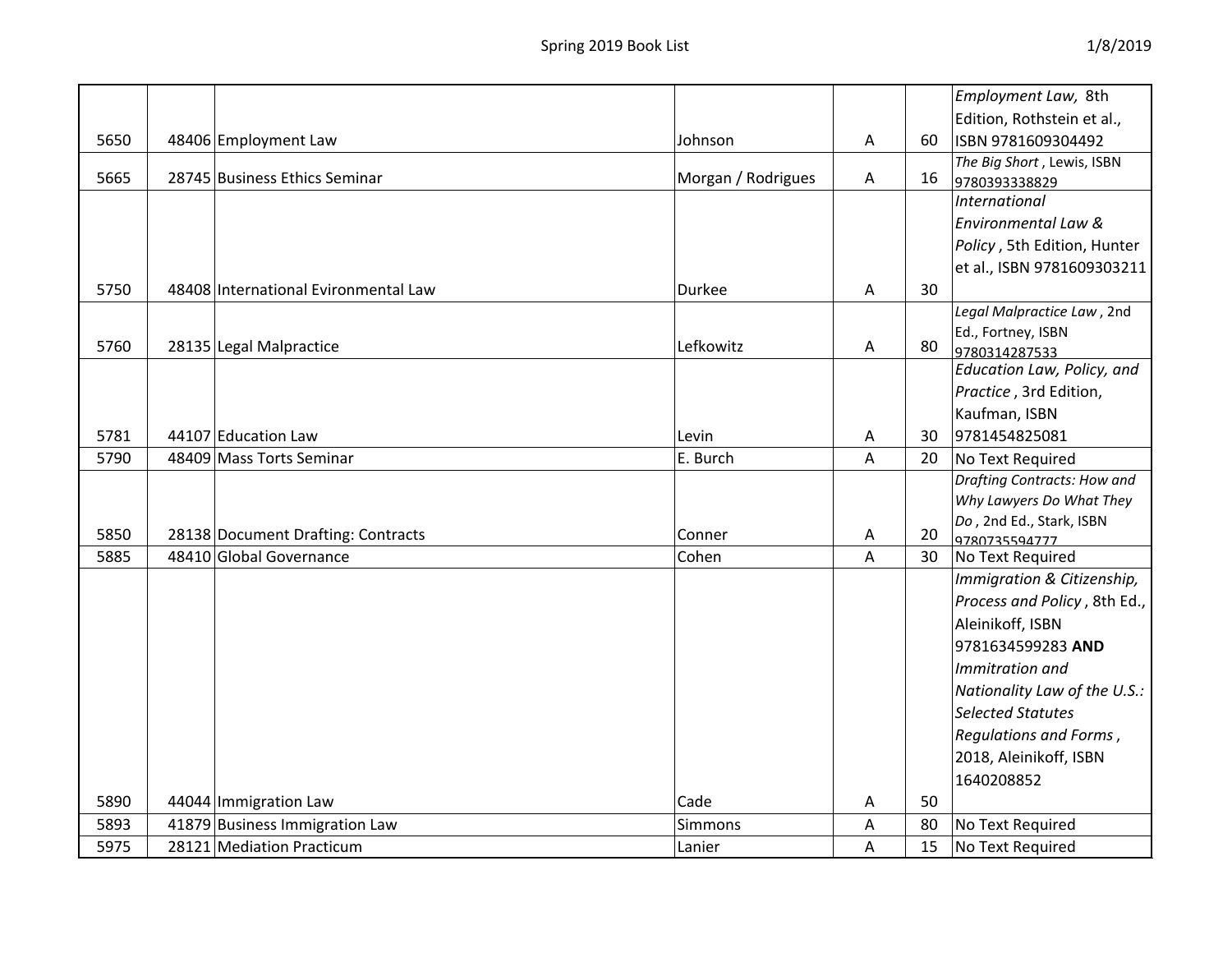| <b>Number</b> | <b>CRN</b> | <b>Clinics, Externships, and Practicums</b>                     | <b>Instructor</b> | <b>Section Seats</b> |              | <b>Book</b>                 |
|---------------|------------|-----------------------------------------------------------------|-------------------|----------------------|--------------|-----------------------------|
| 4156S         |            | 41454 Appellate Litigation Clinic II                            | <b>Burch</b>      | Α                    | 10           | No Text Required            |
| 4216S         |            | 39722 Business Law Practicum                                    | Tracy             | A                    | 8            | No Text Required            |
| 5961S         |            | 50640 Economic Opportunity Clinic                               | <b>Bybee</b>      | A                    | 8            | No Text Required            |
| 5170S         |            | 39805 Criminal Defense Practicum I                              | Gabriel           | Α                    | 12           | No Text Required            |
| 4500S         |            | 39734 Criminal Defense Practicum II                             | Gabriel           | Α                    | 12           | No Text Required            |
| 5140S         |            | 39802 Family Justice Clinic                                     | Scartz            | A                    | 8            | No Text Required            |
| 5150S         |            | 39803 Prosecution I                                             | Cook              | A                    | 22           |                             |
| 5165S         |            | 41756 Prosecution III                                           | Cook              | Α                    | 25           | No Text Required            |
| 5290S         |            | 45778 Interdisciplinary Environmental Law Practicum             | Fowler            | A                    | 10           | No Text Required            |
| 5278S         |            | 48426 Practicum in Animal Welfare Skills                        | Milot             | Α                    |              | No Text Required            |
| 5310S         |            | 39809 Capital Assistance Project                                | Nesset            | Α                    | 5            | No Text Required            |
| 5628S         |            | 39856 Community Health Law Partnership                          | Cade              | A                    | 8            | No Text Required            |
| 5690S         |            | 41697 Public Interest Practicum                                 | Grant             | Α                    | 10           | No Text Required            |
|               |            |                                                                 |                   |                      |              | Learning from Practice, 3rd |
|               |            |                                                                 |                   |                      |              | Edition, Wortham, ISBN      |
| 5970S         |            | 39882 Civil Externship I                                        | Grant             | Α                    | 35           | 9781634596183               |
| 5963S         |            | 39879 Civil Externship II                                       | Scherr            | Α                    | 15           | No Text Required            |
| 5968S         |            | 39881 Corporate Counsel Externship                              | Morgan            | Α                    | 18           | No Text Required            |
| 5976S         |            | 39860 Mediation Practicum II                                    | Lanier            | Α                    | 8            | No Text Required            |
| 5977S         |            | 48429 Veterans Legal Clinic                                     | Scherr            | Α                    | 8            | No Text Required            |
| <b>Number</b> | <b>CRN</b> | <b>Atlanta Semester in Practice</b>                             | <b>Instructor</b> | <b>Section Seats</b> |              | <b>Book</b>                 |
|               |            |                                                                 |                   |                      |              | Constitutional Law: A       |
|               |            |                                                                 |                   |                      |              | <b>Context and Practice</b> |
|               |            |                                                                 |                   |                      |              | Casebook, 2nd Edition,      |
|               |            |                                                                 |                   |                      |              | Schwartz and Ringhand,      |
| 4190          |            | 43909 Constitutional Law II                                     | Levin             | A                    | 60           | ISBN 9781531004545          |
|               |            |                                                                 |                   |                      |              | Public Health Law, 2nd      |
|               |            |                                                                 |                   |                      |              | Edition, Mariner, ISBN      |
| 5622          |            | 48421 Public Health Law                                         | Khan              | Α                    | 60           | 9780769868004               |
|               |            |                                                                 |                   |                      |              | Learning from Practice, 3rd |
|               |            |                                                                 |                   |                      |              | Edition, Wortham, ISBN      |
| 5981S         |            | 37058 Atlanta Civil Externship Semester in Practice             | Grant             | A                    | 25           | 9781634596183               |
| 5993S         |            | 48422 Atlanta Corporate Counsel Externship Semester in Practice | Morgan            | B                    | 25           | No Text Required            |
| <b>Number</b> | <b>CRN</b> | <b>DC Semester in Practice</b>                                  | <b>Instructor</b> | <b>Section</b>       | <b>Seats</b> | <b>Book</b>                 |